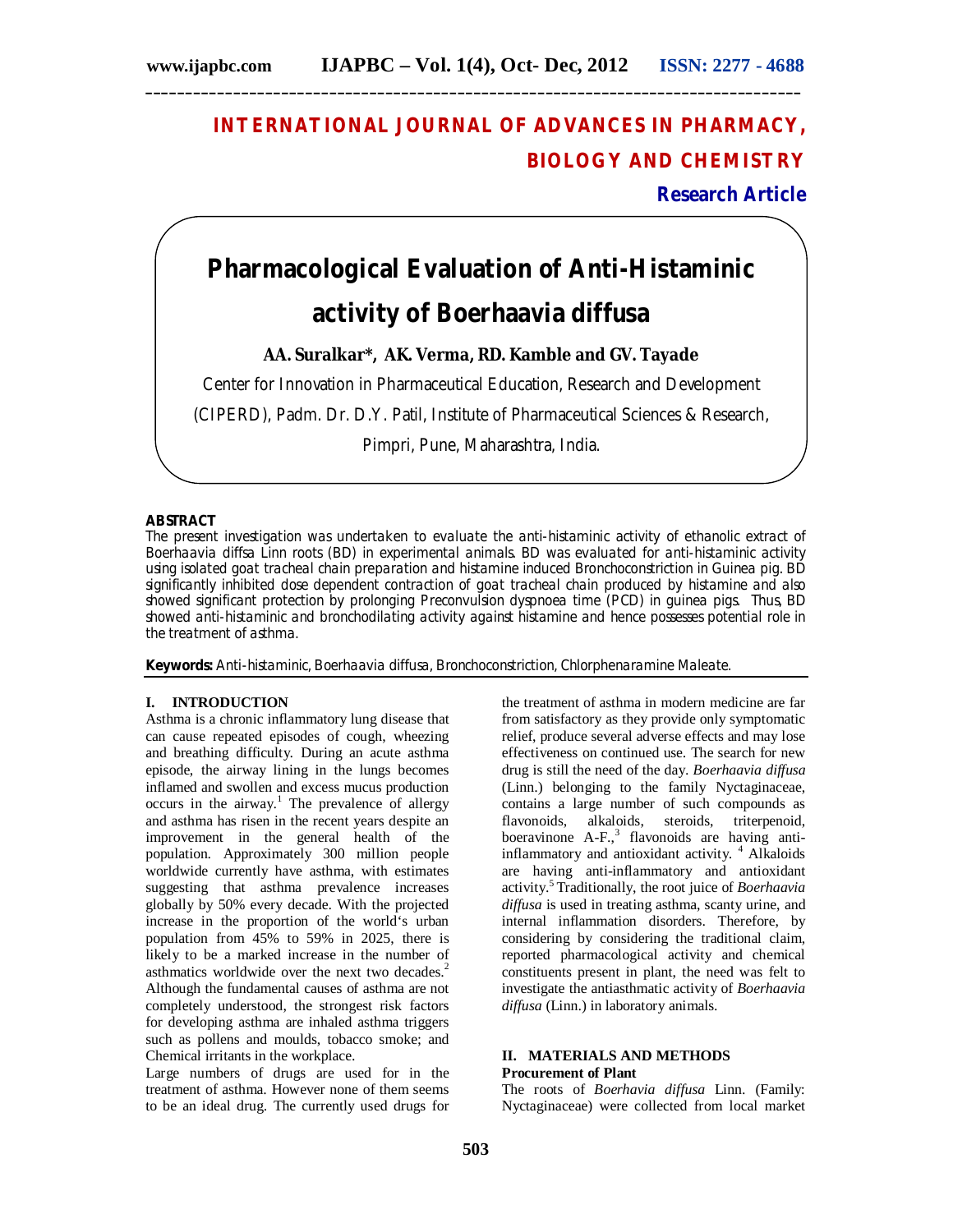**\_\_\_\_\_\_\_\_\_\_\_\_\_\_\_\_\_\_\_\_\_\_\_\_\_\_\_\_\_\_\_\_\_\_\_\_\_\_\_\_\_\_\_\_\_\_\_\_\_\_\_\_\_\_\_\_\_\_\_\_\_\_\_\_\_\_\_\_\_\_\_\_\_\_\_\_\_\_\_\_\_\_**

of Pune. The *Boerhavia diffusa* root sample was authenticated and certified by Authentication Service at Agharkar Research Institute, Pune.

# **Preparation of extract <sup>6</sup>**

The extraction of course powdered roots of *Boerhaavia diffusa* (Linn.) was carried by Soxhlation method using 95% ethanol. The extract was then filtered and concentrated. The % yield of ethanolic extract of *Boerhaavia diffsa* Linn roots (BD) was 5.8 gm. (5.8% w/w).

#### **Procurement of Animals**

Dunkin-Hartley Guinea pigs weighing 350-400 gm of both sexes were brought from Serum institute, hadapsar, Pune-411028. They were housed under standard laboratory conditions of temperature (25  $\pm$ 20C) and 12/12 hr light/dark cycle at least 1 week before experimentation on animals. Animals had free access to standard pellet diet (Amrut laboratory animal feed, Sangli-Maharashtra.) and water ad libitum. Laboratory animal handling and experimental procedures were performed in accordance with the guidelines of CPCSEA. (Approval No: 198/99). Goat trachea was obtained from a slaughter house and kept in Krebs's solution.

# **Acute Toxicity Study 7, 8**

Albino rats of either sex weighing 200-250 gm were used in the study. Acute oral toxicity was performed as per Organization for Economic Cooperation and Development (OECD)-423 guidelines. There was no behavioral abnormality and zero mortality was recorded till 48 h post treatment with the dose 2000mg/kg, Therefore 1/10th of the dose 2000mg/kg of BD was selected i.e., 200mg/kg as middle dose. Three different doses (100, 200 and 400 mg/kg, p.o) of BD were later chosen for this study based on the acute toxicity testing.

#### **METHODS**

### **Isolated Goat tracheal chain preparation 9, 10**

The goat tracheal tissue was obtained immediately after slaughter of animals. Pieces of trachea were collected in freshly prepared ice-cold oxygenated Kreb's solution (Composition (mM): NaCl, 115; KCl, 4.7; CaCl2, 2; NaHCO3, 25; KH2PO4, 1.2; MgCl2, 1.2; glucose, 11.5). Goat trachea was then cut into individual rings and tied together in series to form a chain. It was suspended in bath containing Kreb's solution and maintained at  $37 \pm$ 1ºC, a stream of air was bubbled through the organ tube (1 bubble/sec). One end of the tracheal muscle was attached to S-shaped aerator and the other attached to isotonic frontal writing lever to a drum. The tissue was allowed to equilibrate for 45 min under a load of 400 mg. A dose response curve for histamine was recorded at variant molar

concentrations by maintaining 15 min time cycle. After obtaining dose response curve of histamine  $(30u\text{g/ml})$  on trachea, the BD  $(100 \text{u}\text{g/ml})$  was added to reservoir and same doses of histamine were repeated. Graph of percentage of maximum contractile response on ordinate and negative log of molar concentration of histamine on abscissa was plotted to record dose response curve of histamine, in absence and in presence of BD and standard drug Chlorpheniramine maleate  $(1 \mu g/ml)^{15\&16}$ .

#### **Histamine induced Bronchoconstriction in Guinea pig<sup>11</sup>**

Overnight fasted guinea pigs were randomly divided into five groups (n=5). Prior to drug treatment, each animal was placed in the histamine chamber and exposed to 0.2 % histamine aerosol. The Preconvulsive dyspnea time (PCD) was noted for each animal. The Preconvulsive dyspnoea time is the time of aerosol exposure to the onset of dyspnoea leading to the appearance of convulsion. As soon as preconvulsive dyspnea commenced, animals were removed from the chamber and placed in fresh air to recover from dyspnea for 24 hours. This time for preconvulsive dyspnea was recorded as basal value. After 24 hours, animals belonging to group I served as control and were administered with phosphate buffer (1ml/kg, p.o.); Animals belonging to group II were administered with Chlorpheniramine maleate (2 mg/kg, i.p.) while group III to V were received respective doses of BD. These animals were again subjected to histamine aerosol later at an interval of 1 hr, 4 hr and 24 hr and to determine Preconvulsive dyspnea time (PCD). The protection offered by the treatment was calculated by using the following formula:

#### **% protection = (1 – T1/T2) X 100**

T1 =the mean of PCT before administration of test drugs.

 $T2$  = the mean of PCT after administration of test drugs at 1 hr, 4 hr and 24 hrs.

#### **Statistical Analysis**

The results of various studies were expressed as mean  $\pm$  SEM and analyzed statistically using one way ANOVA followed by Student's t-Test to find out the level of significance. Data were considered statistically significant at minimum level of  $p <$ 0.05.

#### **III. RESULTS AND DISCUSSION**

#### **Effect of Boerhaavia diffusa extract on histamine induced contraction of isolated goat tracheal chain preparation**

In the present study, histamine  $(30\mu g/ml)$  produced dose dependent contraction of goat tracheal chain preparation maximum percentage of contractile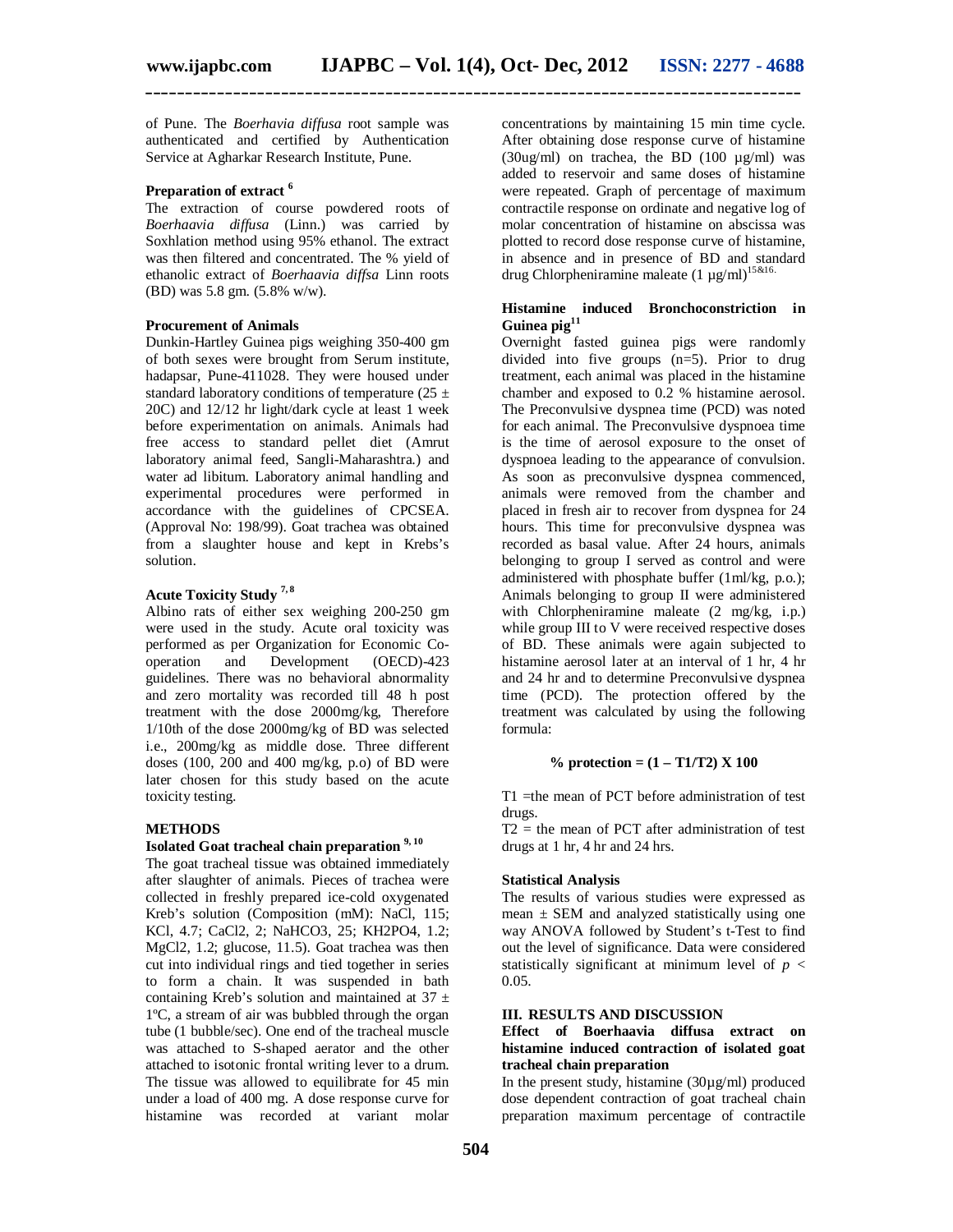**\_\_\_\_\_\_\_\_\_\_\_\_\_\_\_\_\_\_\_\_\_\_\_\_\_\_\_\_\_\_\_\_\_\_\_\_\_\_\_\_\_\_\_\_\_\_\_\_\_\_\_\_\_\_\_\_\_\_\_\_\_\_\_\_\_\_\_\_\_\_\_\_\_\_\_\_\_\_\_\_\_\_**

response versus negative log molar concentration of histamine.

The modified physiological salt solution containing Chlorpheniramine maleate  $(1 \mu g/ml)$  significantly inhibited  $(p<0.01)$  the contractile effect of histamine. The modified physiological salt solution containing ethanolic extract of *Boerhaavia diffusa*  (100  $\mu$ g/ml) significantly inhibited ( $p$ <0.01) the contractile effect of histamine. Hence Chlorpheniramine maleate and ethanolic extract of *Boerhaavia diffusa* (100 µg/ml) shifted the DRC of Histamine towards the right side indicating that there was competitive antagonism between histamine and both the drugs for histaminergic receptors. (Table 1).

#### **Effect of ethanolic extract of Boerhaavia diffusa on histamine induced Bronchoconstriction in guinea pigs**

The guinea pigs when exposed to 0.2 % w/v histamine aerosol showed signs of progressive dyspnoea leading to convulsions. Chlorpheniramine maleate (2 mg/kg, i.p) significantly prolonged (*p*<0.01) the preconvulsive dyspnoea in  $1<sup>st</sup>$ ,  $4<sup>th</sup>$  and  $24<sup>th</sup>$  hr as compared to control and the percent % protection observed was 93.97, 78.37 & 65.60 respectively. The ethanolic extract of roots of *Boerhaavia diffusa* at doses of 100 mg/kg (*p*<0.05) and at the dose of 200 and 400 mg/kg p.o (*p*<0.01) significantly prolonged the preconvulsive dyspnoea at  $1<sup>st</sup>$ ,  $4<sup>th</sup>$  hr and 24 hr as compared to control. Thus showed more protection against preconvulsive dyspnoea as compared to control, following exposure to histamine aerosol. The percent protection observed for BD at the dose of 100 mg/kg was 48.51, 59.94 & 41.55 at 1st, 4th and 24th hr respectively. The percent protection observed for ER at the dose of 200 mg/kg was 70.25, 66.63 & 65.74 in 1st, 4th and 24th hr respectively. The percent protection observed for ER at the dose of 400 mg/kg was 73.08, 69.02 $\&$ 68.82 in 1st, 4th and 24th hr respectively. (Table 2).

#### **DISCUSSION**

Asthma is a chronic inflammatory disorder of airways. In allergic asthma, the body initiates an immune response to an allergen such as pet dander, dust-mites, mold or pollen that results in IgE<br>antibodies. Mediators include histamine. antibodies. Mediators include histamine, prostaglandins and leukotrienes. Additionally, the reaction can be enhanced by the recruitment of eosinophils. Ultimately the mediators promote vascular permeability, smooth-muscle contraction and mucus production, which cause symptoms of asthma including airway constriction, coughing, shortness of breath and wheezing.

Histamine contracts the trachea-bronchial muscle of guinea pig, goat, horse, dog and man.<sup>13</sup> Goat tracheal chain is easier to handle and also much more sensitive than guinea pig tracheal chain. Spasmogens such as histamine (0.1-102.4 mg), acetylcholine (0.1-12.8μg) and barium chloride (0.1-51.2 mcg) show dose dependent contraction on goat tracheal chain preparation.<sup>9</sup> Histamine antagonism is modulated by using the relaxing factors and may be due to the suppression of histamine  $H_1$ -receptors. The goat tracheal muscle has  $H_1$ ,  $M_3$  and  $\beta_2$  receptors. The stimulation of  $H_1$ receptor causes contraction of bronchial smooth muscle. In the present study, the potential of ethanolic extract of *Boerhaavia diffusa* has antagonized the histamine induced contractions on goat tracheal chain preparation which have shown a significant relaxation indicated by right shift of DRC of histamine.

Histamine is one of the major inflammatory mediators in the immediate phase of asthma, causing airway hyper responsiveness and bronchial airway inflammation. The study regarding involvement of  $H_1$  and  $H_2$  receptors has been done in guinea pigs using respiratory smooth muscle and it was confirmed that there is prominent involvement of  $H_1$  receptors as compared to  $H_2$ receptors which when stimulated worsening the condition of asthma. Histamine when inhaled has been shown to induce bronchoconstriction by direct H1-receptor activation**14, 15** The guinea pigs exposed to histamine aerosol showed signs of progressive dyspnoea i.e. difficulty in breathing, leading to convulsions. In the present study, treatment with ethanolic extract of *Boerhaavia diffusa*, showed significant prolongation in preconvulsive dyspnoea time but prolongation was found to be less as compared to standard Chlorpheniramine maleate. The effect may be due to its  $H_1$ - receptor blocking or bronchodilating activity and thus may contribute in the management of asthma.

#### **IV. CONCLUSION**

It can be concluded that ethanolic extract of roots of *Boerhaavia diffusa* may possesses antihistaminic activity which may be due to  $H_1$ - receptor blocking or bronchodilating activity. Thus *Boerhaavia diffusa* roots may be used in the management of asthma.

#### **V. ACKNOWLEDGEMENT**

Authors are grateful to Dr. S. S. Chitlange, Principal, Center for Innovation in Pharmaceutical Education, Research and Development (CIPERD), Padm. Dr. D. Y. Patil, Institute of Pharmaceutical Sciences and Research, Pimpri, Pune-411018, Maharashtra, India, for providing laboratory facilities.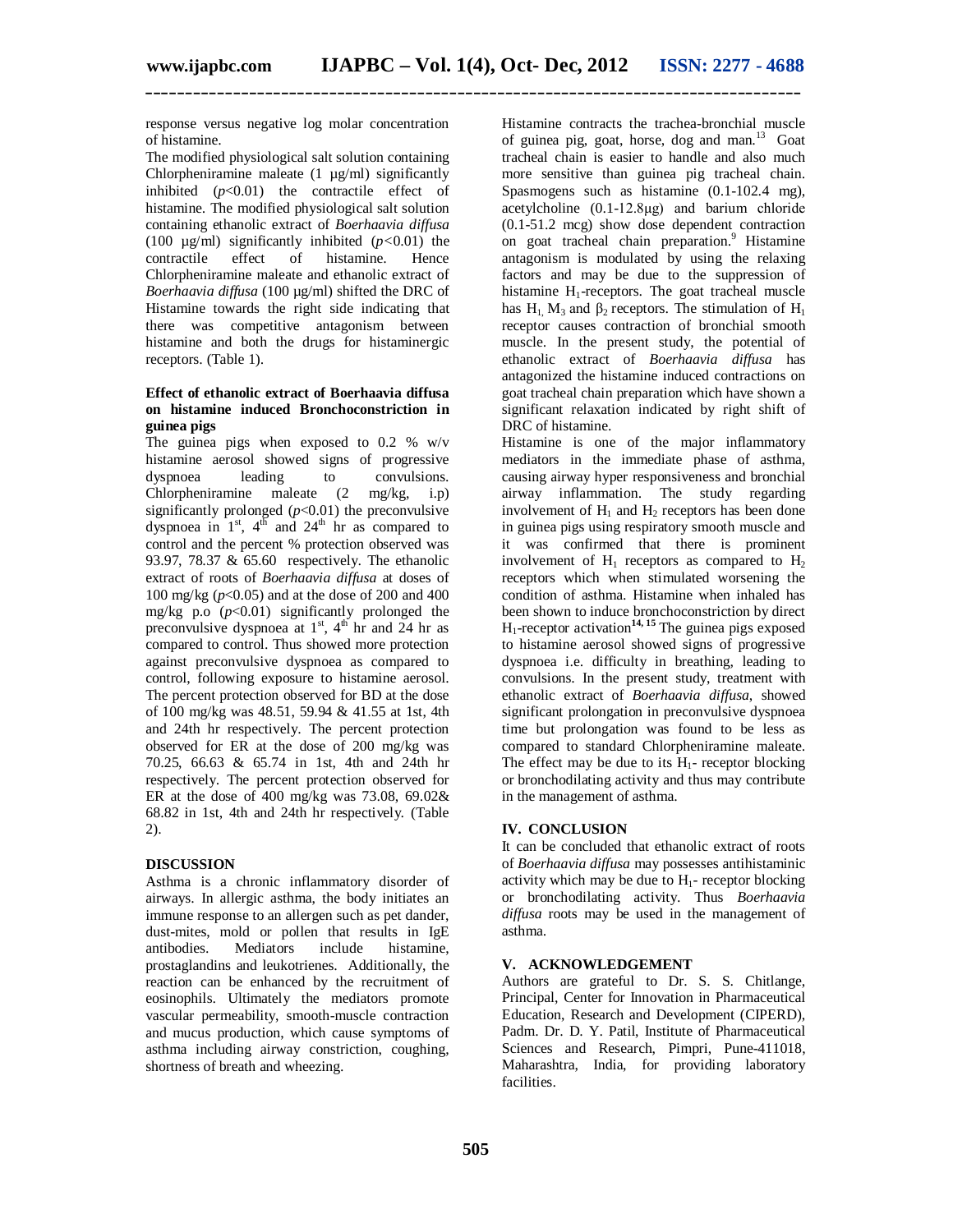#### **Table 1: Effect of** *Boerhaavia diffusa* **extract on histamine induced contraction of isolated goat tracheal chain preparation**

**\_\_\_\_\_\_\_\_\_\_\_\_\_\_\_\_\_\_\_\_\_\_\_\_\_\_\_\_\_\_\_\_\_\_\_\_\_\_\_\_\_\_\_\_\_\_\_\_\_\_\_\_\_\_\_\_\_\_\_\_\_\_\_\_\_\_\_\_\_\_\_\_\_\_\_\_\_\_\_\_\_\_**

| S.<br>N <sub>0</sub> | Dose of<br><b>Histamine</b><br>$(30\mu g/ml)$<br>(ml) | - ve Log molar<br>concentration of<br><b>Histamine</b> | % Maximum Contraction |                                |                                |  |
|----------------------|-------------------------------------------------------|--------------------------------------------------------|-----------------------|--------------------------------|--------------------------------|--|
|                      |                                                       |                                                        | Control               | <b>Test</b>                    | <b>Standard</b>                |  |
|                      | 0.1                                                   | 6.38                                                   | $21.24 \pm 0.89$      | $16.52 + 1.02$                 | $9.64 \pm 0.69$                |  |
| $\mathcal{L}$        | 0.2                                                   | 5.91                                                   | $48.14 + 1.75$        | $36.91 \pm 1.32$ **            | $20.80 \pm 1.04$ <sup>**</sup> |  |
| $\mathbf{\hat{z}}$   | 0.4                                                   | 5.54                                                   | $61.34 \pm 2.03$      | $49.33 \pm 2.94$ **            | $33.78 \pm 1.12$ **            |  |
| 4                    | 0.8                                                   | 5.21                                                   | $76.49 + 1.24$        | $65.66 \pm 1.58$ <sup>**</sup> | $41.99 \pm 1.19$ **            |  |
|                      | 1.6                                                   | 4.89                                                   | $89.69 \pm 2.39$      | $75.48 \pm 0.94$ <sup>**</sup> | $54.25 \pm 1.33$               |  |
| 6                    | 3.2                                                   | 4.59                                                   | $100 + 0.00$          | $79.26 \pm 2.10^{**}$          | $58.55 \pm 2.03$ **            |  |

**Control** = D.R.C. of histamine (30µg /ml) in absence of *Boerhaavia diffusa* (100 µg/ml) extract; **Test** = D.R.C. of histamine (30µg /ml) in presence of *Boerhaavia diffusa* (100 µg/ml) extract; **Standard** = D.R.C. of histamine (30µg /ml) in presence of Chlorpheniramine maleate  $(1 \text{ µg/ml})$ 

**Table 2: Effect of ethanolic extract of** *Boerhaavia diffusa* **on histamine induced Bronchoconstriction in guinea pigs**

| Groups        | Preconvulsive dyspnea (in Sec)<br>(Mean $\pm$ SEM) at |                                                           |                           |                            |                 | Percent protection (%) |                  |  |
|---------------|-------------------------------------------------------|-----------------------------------------------------------|---------------------------|----------------------------|-----------------|------------------------|------------------|--|
| $(n = 5)$     | <b>Before</b><br>treatment                            | <b>After treatment</b><br>24 <sub>hr</sub><br>1 hr<br>4hr |                           |                            | 1 <sub>hr</sub> | 4hr                    | 24 <sub>hr</sub> |  |
| I (Control)   | $49.75+$<br>1.57                                      | $50.40+$<br>1.58                                          | $46.34+$<br>0.85          | 53.10 $\pm$<br>1.22        |                 |                        |                  |  |
| $II$ (Std)    | $48.29+$<br>1.89                                      | $800.83+$<br>$36.80**$                                    | $223.32+$<br>$5.59***$    | $140.38 \pm$<br>$10.72***$ | 93.97           | 78.37                  | 65.60            |  |
| Ш<br>(BD100)  | $49.04+$<br>0.89                                      | $95.24+$<br>5.48                                          | $122.41+$<br>$2.33***$    | $83.90 \pm$<br>$6.13*$     | 48.51           | 59.94                  | 41.55            |  |
| IV<br>(BD200) | $45.55+$<br>1.08                                      | $153.09+$<br>$10.26***$                                   | $136.51 \pm$<br>$4.29***$ | $132.94 \pm$<br>$7.36***$  | 70.25           | 66.63                  | 65.74            |  |
| (BD400)<br>V  | $50.08\pm$<br>0.92                                    | $186.04 \pm$<br>$12.29***$                                | $161.68 \pm$<br>$6.43***$ | $160.60 \pm$<br>$4.23***$  | 73.08           | 69.02                  | 68.82            |  |

**Group- I (Control)** = Aerosolized Histamine (0.2 % w/v); **Group-II (Std)** = Aerosolized Histamine (0.2 % w/v) + Chlorpheniramine maleate (2 mg/kg, i.p.); **Group-III (BD-100)** = Aerosolized Histamine (0.2 % w/v) + Ethanolic extract of *Boerhaavia diffusa* (100 mg/kg, p.o.); **Group-IV (BD-200**) = Aerosolized Histamine (0.2 % w/v) + Ethanolic extract of *Boerhaavia diffusa* (200 mg/kg, p.o.); **Group-V (BD-400)** = Aerosolized Histamine (0.2 % w/v) + Ethanolic extract of *Boerhaavia diffusa* (400 mg/kg, p.o.)

#### **REFERENCES**

- 1. Maddox L and Schwartz DA. The Pathophysiology of Asthma. Annu Rev Med. 2002; 53:477-498.
- 2. Masoli M, Fabian D and Holt S. Global Initiative for Asthma (GINA) program: the global burden of asthma: executive summary of the GINA Dissemination Committee report. Allergy. 2004;59:469- 478.
- 3. Masoli M, Fabian D and Holt S. Global Initiative for Asthma (GINA) program: the global burden of asthma: executive summary of the GINA Dissemination Committee report. Allergy. 2004;59:469- 478.
- 4. Raj Narayana K, Sripal Reddy M and Chaluvadi MR. Bioflavonoids classification, pharmacological, biochemical Effects and therapeutic potential. Indian J of Pharmacol. 2001;33:2-16.
- 5. Maiza-Benabdesselam F, Khentache S and Bougoffa K. Antioxidant activities of alkaloid extracts of two Algerian species of Fumaria : Fumaria capreolata and Fumaria bastardii Rec. Nat Prod. 2007;(1)2-3:28-35.
- 6. Mehrotra S, Singh VK and Maurya R. Antilymphoproliferative Activity of Ethanolic Extract of Boerhaavia diffusa Roots. Experimental and Molecular Pathology. 2002;72:236–242
- 7. OECD Guideline For The Testing of Chemicals: Acute oral toxicity-Acute Toxic Class Method; 2001; 423.
- 8. Ghosh MN. Toxicity studies. In: Fundamentals of experimental pharmacology. 2nd ed. scientific book agency; 1984;153-55.
- 9. Kulshreshtha S, Misra SS and Sharma AL. Response of the goat trachea to some autonomic drugs. Indian J Pharmacol. 1983;15:107-110.